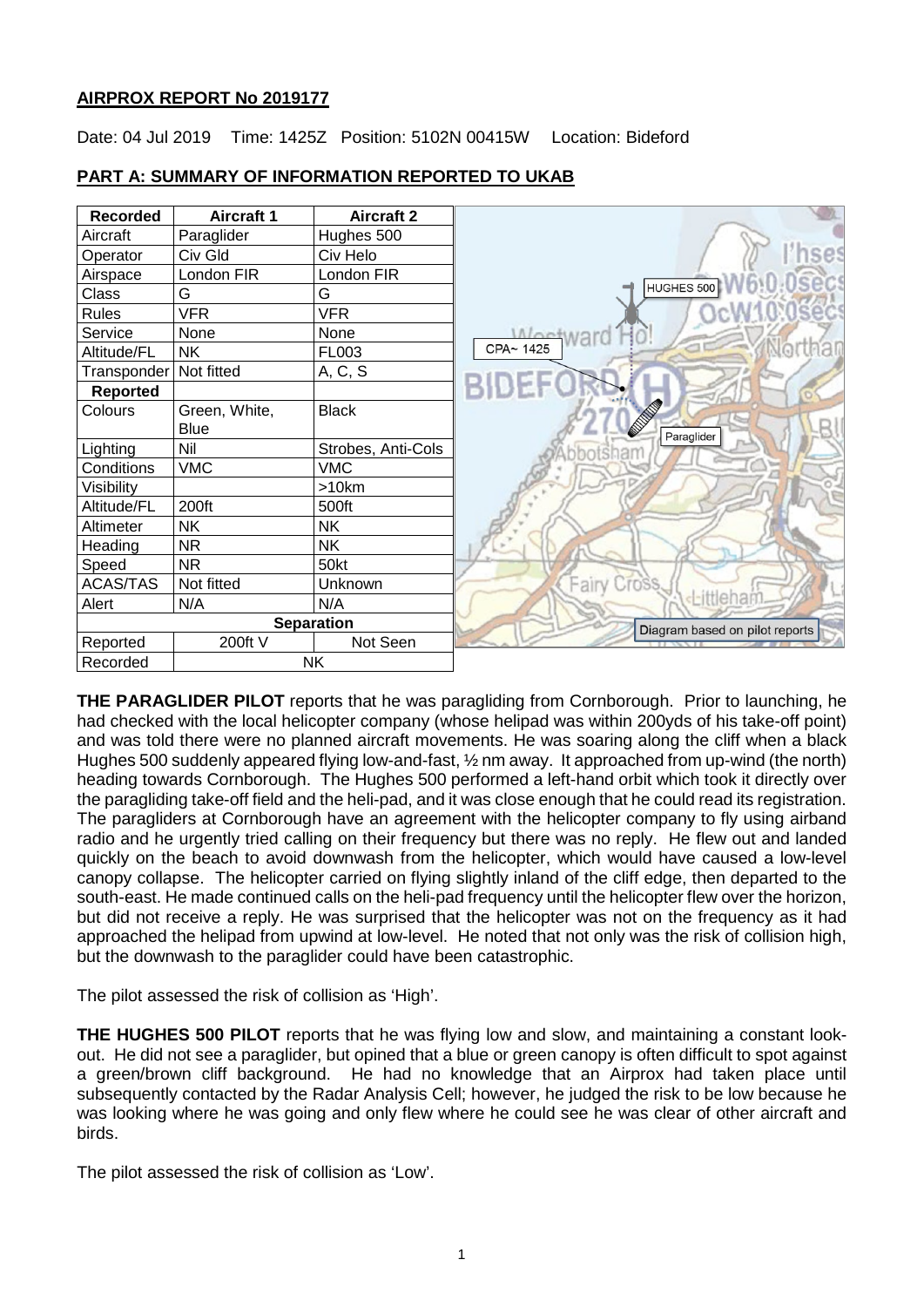# **Factual Background**

The weather at Exeter was recorded as follows:

METAR EGTE 041420Z 18009KT 150V210 CAVOK 23/12 Q1024=

#### **Analysis and Investigation**

#### **UKAB Secretariat**

Neither the Hughes 500, nor the paraglider could be seen on the NATS area radar, therefore the exact geometry of two aircraft during the Airprox is not known.

The paraglider and Hughes 500 pilots shared an equal responsibility for collision avoidance and not to operate in such proximity to other aircraft as to create a collision hazard<sup>[1](#page-1-0)</sup>. If the incident geometry is considered as head-on or nearly so then both pilots were required to turn to the right<sup>[2](#page-1-1)</sup>. If the incident geometry is considered as converging then the Hughes 500 pilot was required to give way to the paraglider<sup>[3](#page-1-2)</sup>.

## **Summary**

l

An Airprox was reported when a Paraglider and a Hughes 500 flew into proximity in the vicinity of Bideford at around 1425hrs on Thursday 4th July 2019. Both pilots were operating under VFR in VMC, neither were in receipt of an ATS.

## **PART B: SUMMARY OF THE BOARD'S DISCUSSIONS**

Information available consisted of reports from the pilots of both aircraft and radar photographs/video recordings. Relevant contributory factors mentioned during the Board's discussions are highlighted within the text in bold, with the numbers referring to the Contributory Factors table displayed in Part C.

The Board first looked at the actions of the paraglider pilot, he had taken-off from a site close to the edge of Bideford, having first checked with personnel there to see whether they were expecting any inbound traffic. Members commended him for his pro-active approach in ensuring that he remained clear of helicopters using the Bideford site, and for listening out on their frequency. Unfortunately the Hughes 500 was not on that frequency and so the paraglider pilot had no situational awareness that it would be in the vicinity (**CF2**). The Board noted that, once he saw the helicopter approaching, he took avoiding action by landing on the beach (**CF4**). The BHPA member commented that, in itself, such a manoeuvre wasn't dangerous, but illustrated the level of concern that the paraglider pilot would have had about the downwash from the helicopter causing a catastrophic collapse of the canopy.

The Hughes 500 pilot described flying close to the cliffs and keeping a good look-out for other aircraft but helicopter members wondered why he had not given Bideford a call on their frequency as he went past, given that Bideford was well-known as a quite busy helicopter landing site. Had he done so, the paraglider pilot would have heard the call and may have been able to give the Hughes 500 pilot situational awareness that he was operating there (**CF1**). Without any such information, the Hughes 500 pilot had no situational awareness that the paraglider was operating in the vicinity (**CF2**), did not see it, and was therefore not able to take any avoiding action (**CF3**).

The Board then considered the risk. Acknowledging the danger from downwash from the helicopter, this was not part of the Board's risk assessment which deals purely with risk of collision. In that respect, members noted that the paraglider pilot had managed to take timely avoiding action by descending onto the beach, and they quickly agreed that this action had averted the risk of collision. Accordingly, although they agreed that safety had been degraded, they assessed the risk as Category C.

<span id="page-1-0"></span><sup>1</sup> SERA.3205 Proximity. MAA RA 2307 paragraphs 1 and 2.

<span id="page-1-1"></span><sup>2</sup> SERA.3210 Right-of-way (c)(1) Approaching head-on. MAA RA 2307 paragraph 13.

<span id="page-1-2"></span><sup>3</sup> SERA.3210 Right-of-way (c)(2) Converging. MAA RA 2307 paragraph 12.